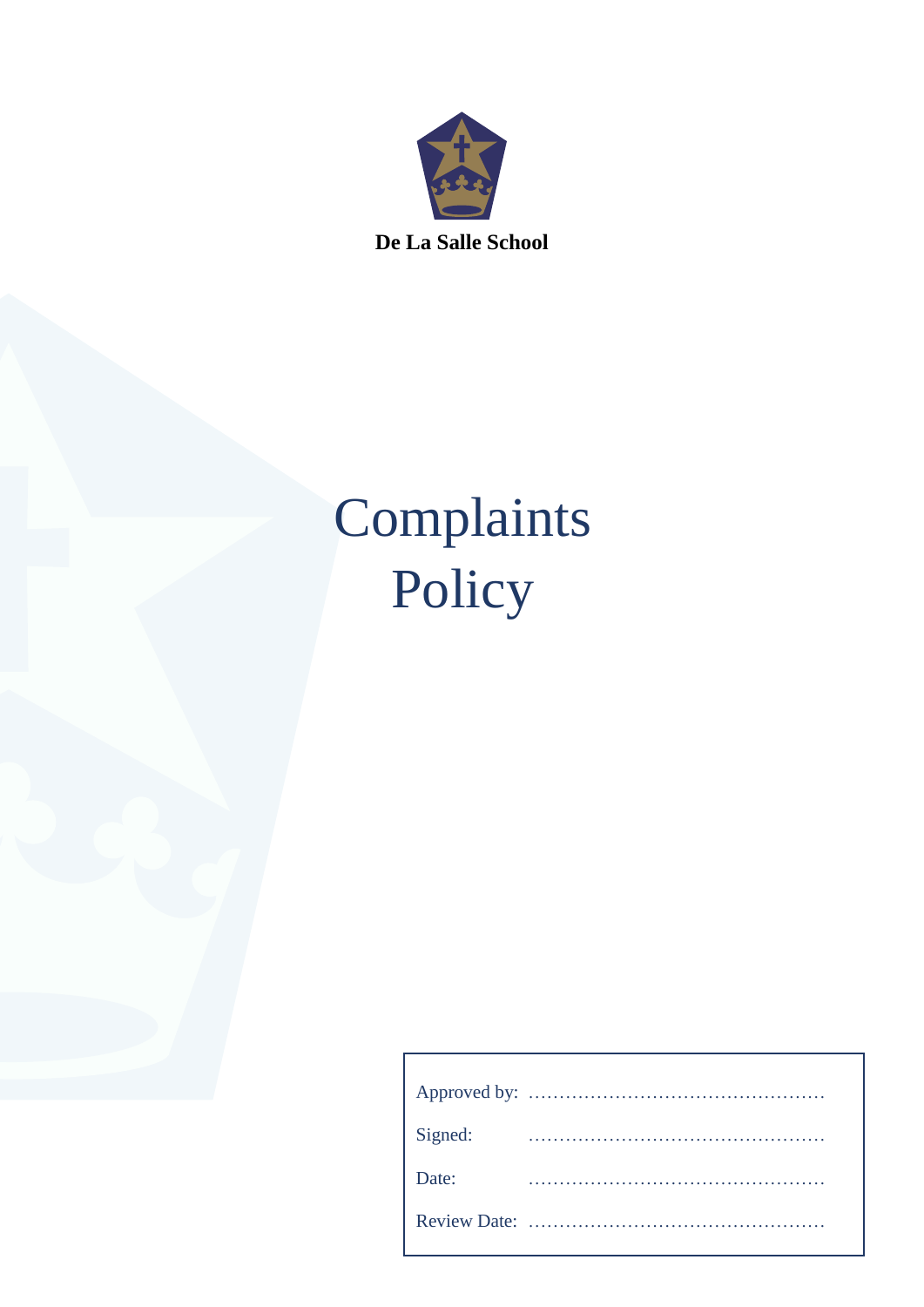## **. Introduction**

De La Salle School is dedicated to providing the best possible education and support for all its students. This means having a clear, fair, and efficient procedure for dealing with any complaints to or against the school, from parents, carers and others so that any issues that arise can be dealt with as swiftly, impartially and effectively as possible.

All school staff will be made aware of complaints procedures and are expected to review this policy regularly in order that they are familiar with our process of dealing with complaints and can be of the most assistance when an issue is brought to their attention.

This policy explains that procedure, and the steps that it outlines should be referred to and followed by all students and their parents and carers whenever an issue arises that causes them concern.

Any person, including members of the general public, may make a complaint about any provision of facilities or services that the school provides, unless separate statutory procedures apply (such as exclusions or admissions).

## **This policy does not apply to complaints about:**

- Admissions to schools
- Statutory assessments of Special Educational Needs (SEN)
- School re-organisation proposals
- Matters likely to require a Child Protection Investigation
- Exclusion of children from school
- Whistleblowing
- Staff grievances and disciplinary procedures
- Complaints about services provided by other providers who may use school premises or facilities

For these there are separate (statutory) procedures.

# **2. When an issue or concern first arises**

If you have a concern that you would like to take up with the school you should initially inform a member of staff either in person, over the telephone or in writing. You will then be contacted by the member of staff most appropriate for dealing with your concern.

You may wish to approach your child's form tutor or subject leader first as they will be best placed to help you either directly or by directing you to another member of staff that you should be speaking to.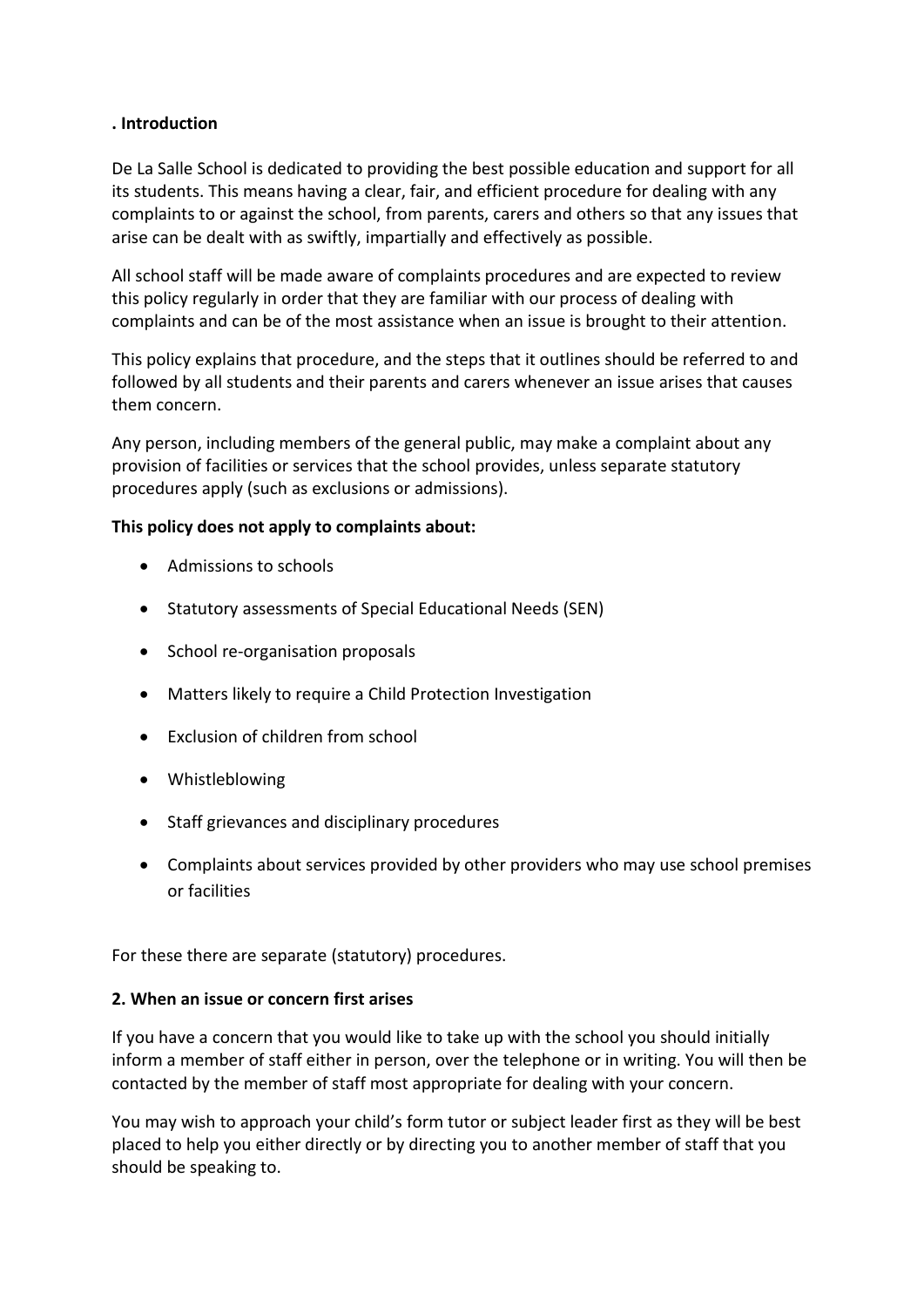We encourage parents, carers and others to approach staff with any concerns they may have, and aim to resolve all issues with open dialogue and mutual understanding.

**If your complaint is about a member of staff**, you should first raise this with the headteacher in writing.

**If your complaint is about the Headteacher,** you should raise your concern in writing with the Chair of Governors.

**If you complaint is about a governor or the governing body**, you should raise your concern in writing with the Clerk to the Governing Body who can be contacted via the school.

The Chair of Governors may refer complaints that are taken straight to them back to the appropriate member of staff if they do not warrant the Governing Body's involvement at that point.

# **3. Procedures**

Complaints should to be considered, and resolved, as swiftly, impartially and efficiently as possible. Complaints should therefore be raised within 3 months of the event taking place, except in exceptional and mitigating circumstances. However, where further investigations are necessary, new time limits can be set and the complainant sent details of the new deadlines and an explanation for any delay

The school's policy is to follow the DfE guidelines when handling concerns and complaints. It would be unusual to deviate from these procedures, but the school always retains discretion in these matters. Full details of the procedures can be found at **Appendix A** of this policy.

In summary, the nationally accepted procedure is divided into three stages:

**Stage 1** aims to resolve the concern through informal contact at the appropriate level in school.

**Stage 2** is the first formal stage where complaints are considered by the headteacher. For a stage 2 complaint, please contact the Headteacher, by letter or by completing the attached form (Appendix B) and returning it to the PA to the Headteacher. The Headteacher considers any such complaint very seriously and investigates each case thoroughly. Most complaints are normally resolved at this stage.

If the complaint relates to the Headteacher, the Chair of Governors should be contacted through the Clerk to Governors, who can be contacted via the school.

If the complaint relates to the Chair of Governors, or any governor, please contact the Clerk to Governors in the first instance.

**Stage 3** is the next step if the matter is unresolved following a formal investigation or if the complainant wishes to take the matter further. This complaint must be made in writing.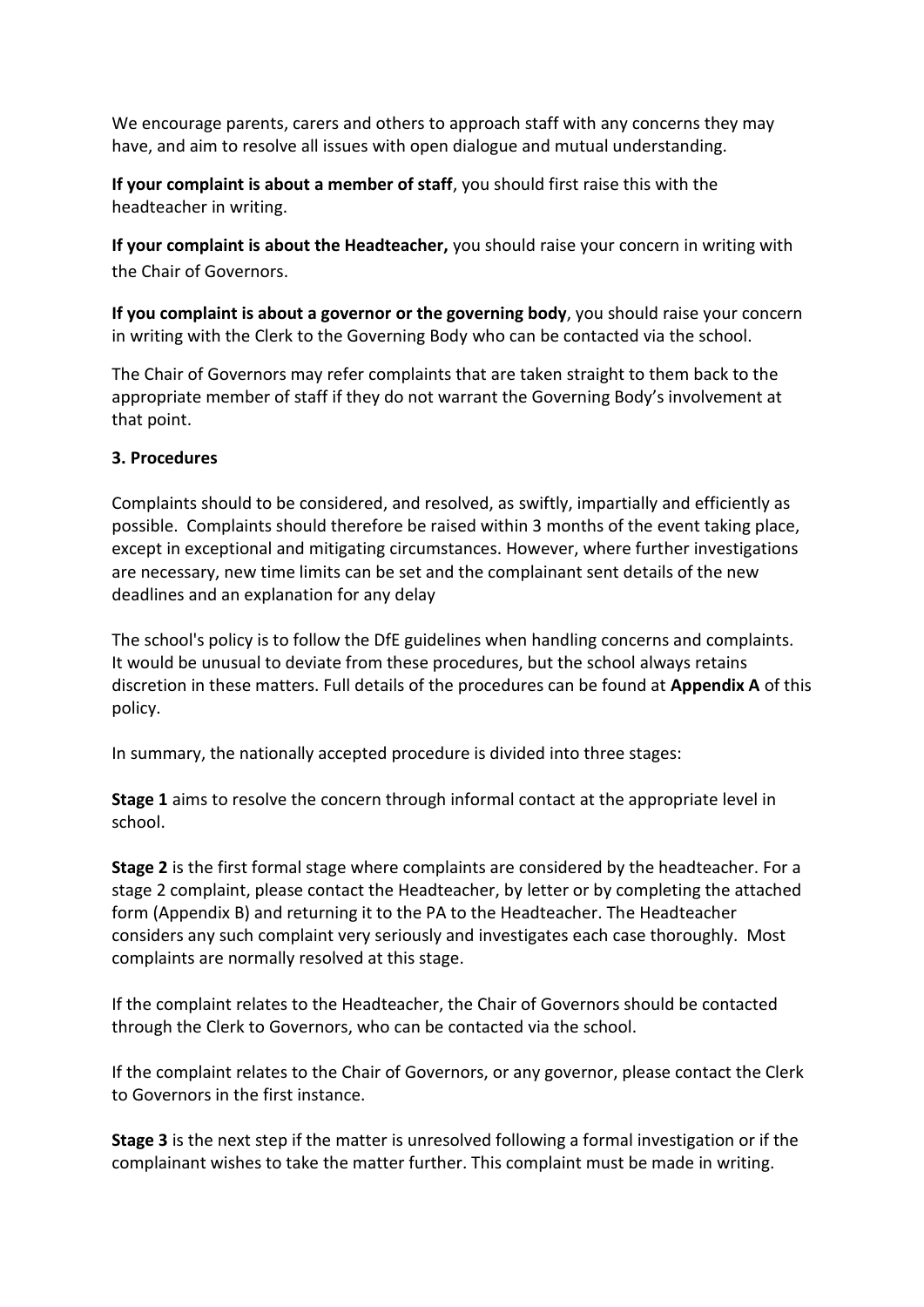Should you have a disability or special needs which will affect your ability to communicate in writing, please contact the Clerk to Governors. The complaint must state the nature of the complaint and how the school has handled it so far. The parent, carer or other should address this complaint to the Chair of Governors via the Clerk to Governors. The Chair of Governors will consider all written complaints within three weeks of receipt and will do all he/she can to resolve the complaint to the parent's/ carer's satisfaction. This stage *may* involve a complaints review panel of governors. However, it is at the discretion of the Chair of Governors for such a panel to be offered.

If, once the procedure has been followed you are still dissatisfied, you have the right to refer your complaint to the Secretary of State. The School Complaints Unit (SCU) considers complaints relating to LA maintained schools in England on behalf of the Secretary of State. Further information can be obtained from the SCU by calling the National Helpline on 0370 000 2288, by going online at: [www.education.gov.uk/help/contactus](http://www.education.gov.uk/help/contactus) or by writing to:

Department for Education Ministerial and Public Communications Division Piccadilly Gate Store Street Manchester M1 2WD

#### **4. Monitoring and Review**

The school will record the progress of the complaint and the final outcome. All complainants have a right to copies of these records under the Freedom of Information and Data Protection Acts. The Governing Body will monitor a log of written complaints. De La Salle School will review and evaluate all complaints no matter how far they are taken or what the outcome to ensure that similar problems are avoided in the future or to see if they could have been managed any more effectively.

Please note: complaints made during a school holiday or half-term holiday that necessitate action by the Headteacher or the Chair of Governors will be dealt with as soon as practical and will not follow the normal timescale.

Parents, carers and others can be assured that all concerns and complaints will be treated seriously and confidentially.

The Governing Body will review the complaints policy every three years.

# **4. Serial and Persistent Complaints**

There may be occasions when, despite all stages of the procedures having been followed, the complainant remains dissatisfied. If the complainant tries to reopen the same issue, the Chair of the Governing Body may inform them in writing that the procedure has been exhausted and that the matter is now closed.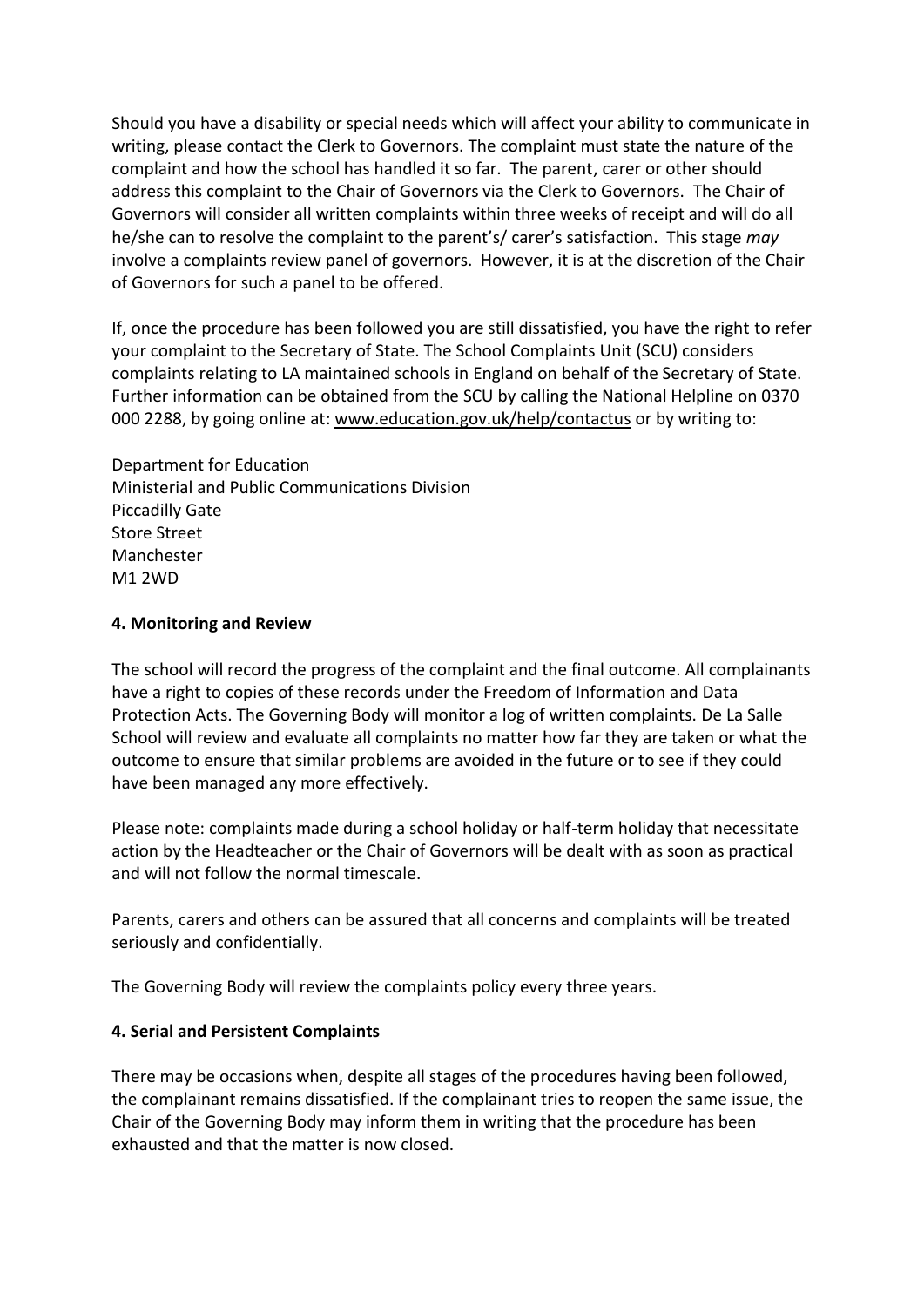The school will not take the decision to stop responding lightly. This decision will only be made if:

- De La Salle School has taken every reasonable step to address the complainants needs;
- The complainant has been given a clear statement of the school's position and their options (if any); and
- The complainant is contacting the school repeatedly but making substantially the same points each time.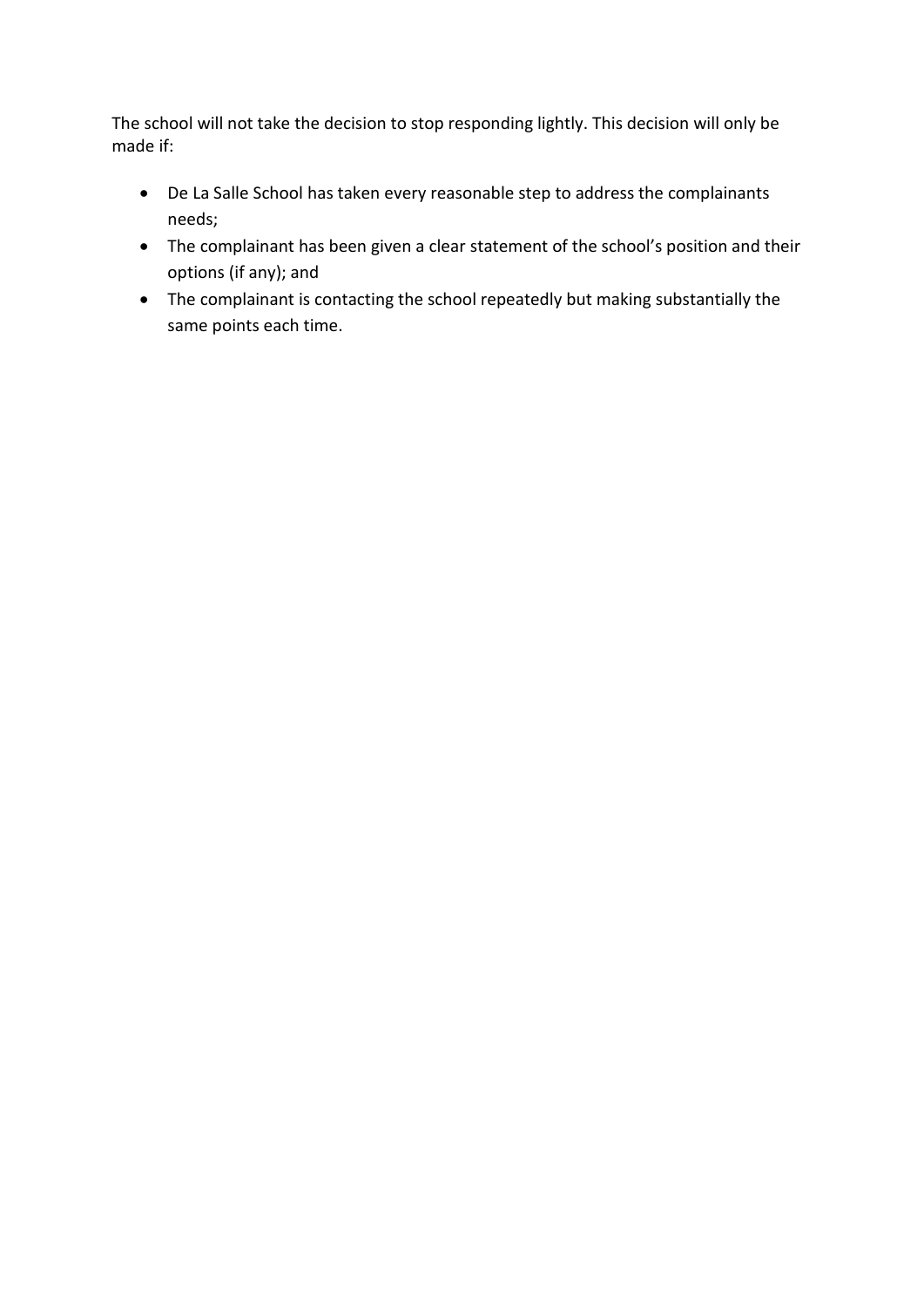## **APPENDIX A**

## **School Complaints Procedures**

These procedures have been developed in line with DfE guidance. [Best Practice Advice for](https://www.gov.uk/government/uploads/system/uploads/attachment_data/file/489056/Best_Practice_Advice_for_School_Complaints_2016.pdf)  [School Complaints](https://www.gov.uk/government/uploads/system/uploads/attachment_data/file/489056/Best_Practice_Advice_for_School_Complaints_2016.pdf) Procedures 2016

The majority of concerns from parents, carers and others are handled under the following general procedures.

The procedure is divided into three stages:

**Stage 1** aims to resolve the concern through informal contact at the appropriate level in school.

**Stage 2** is the first formal stage at which written complaints are considered by the headteacher.

**Stage 3** Is the next stage if the complaint is unresolved. It may involve a complaints review panel of governors.

How each of these stages operates is explained below:

**Stage 1** - Your initial contact with the school

1. Many concerns will be dealt with informally when you make them known to us. The first point of contact should be your child's form tutor or subject leader.

2. You will be contacted, as soon as possible after your concern is made known to us. All members of staff know how to refer, if necessary, to the appropriate person with responsibility for particular issues raised by you. He or she will make a clear note of the details and will check later to make sure that the matter has been followed up.

3. We will ensure that you are clear what action or monitoring of the situation, if any, has been agreed.

4. We will ensure that we speak directly to all appropriate persons who may be able to assist us with our enquiries into your concern.

5. We will discuss with you (normally within ten working days) the progress of our enquiries. You will have the opportunity of asking for the matter to be considered further, once we have responded to your concern.

6. If you are still dissatisfied following this informal approach, your concern can become a formal complaint and will then be dealt with at the next stage.

**Stage 2** - Formal consideration of your complaint

If you do not feel that your concern has been dealt with as you would like, are unhappy with the outcome of your informal meeting or feel that the issue is serious enough that it warrants it, you can make a formal complaint in writing to the headteacher.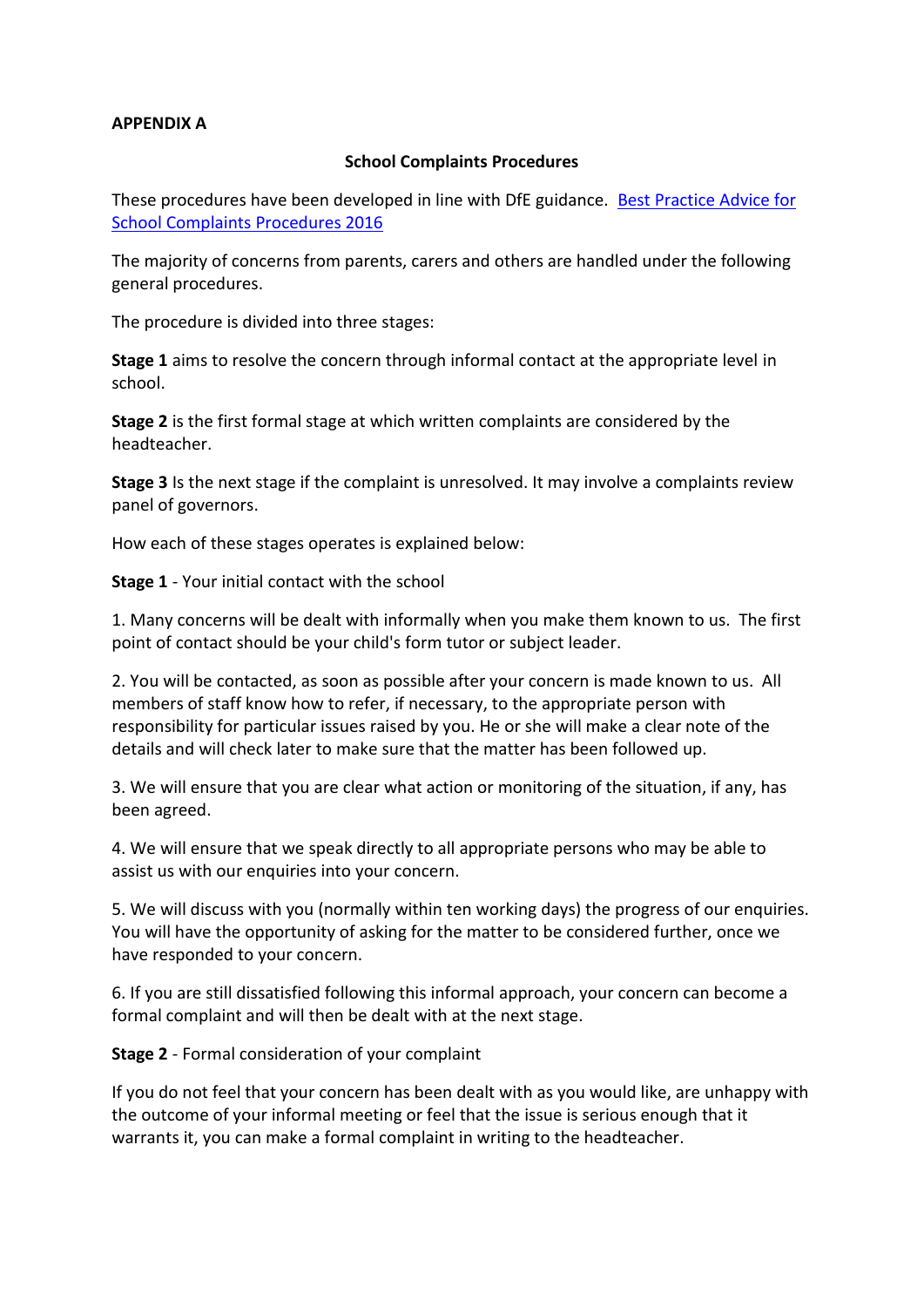1. For a stage 2 complaint, please contact the Headteacher, by letter or by completing the attached form (Appendix B) and returning it to the PA to the Headteacher . If, however, your complaint concerns the headteacher personally, the complaint should be addressed to the Chair of Governors. The Chair of Governors can be contacted through the Clerk to Governors.

2. We will acknowledge your complaint in writing as soon as possible after receiving it.

3. Normally we would expect to respond in full within ten working days, but if this is not possible we will write or telephone to explain the reason for the delay and let you know when we hope to be able to provide a full response.

4. As part of our consideration of your complaint, we may invite you to a meeting to discuss the complaint and fill in any details required. If you wish, you can ask someone to accompany you to help you explain the reasons for your complaint.

5.The headteacher, or Chair of Governors may also be accompanied by a suitable person if they wish.

6. Following the meeting, the headteacher, or Chair of Governors will where necessary, talk to witnesses and take statements from others involved. If the complaint centres on a student, we will talk to the student concerned and, where appropriate, others present at the time of the incident in question.

7. We will normally talk to students with a parent or carer present, unless this would delay the investigation of a serious or urgent complaint, or where a student has specifically said that he or she would prefer the parent or carer not to be involved. In such circumstances, we will ensure that another member of staff, with whom the student feels comfortable, is present.

8. If the complaint is against a member of staff, it will be dealt with under the school's internal confidential procedures, as required by law.

9. The school will keep notes of meetings and telephone calls and copies of any written responses. If there are any communication difficulties, a recording device may be used during the process to enable all parties to access and review discussions.

10. Once we have established all the relevant facts, we will send you a written response to your complaint. This will give a full explanation of the headteacher's decision and the reasons for it. If follow-up action is needed, we will indicate what we are proposing to do.

**Stage 3** (including Consideration by a Complaints Review Panel)

The Complaints Review Panel operates according to the following formal procedures: If your concern has already been through Stages 1 and 2 and you are not happy with the outcome, we ask that you make a written complaint addressed to the Chair of Governors. Should you have a disability or special needs which will affect your ability to communicate in writing, please contact the Clerk to Governors via the school. The Chair of Governors will consider all written complaints, usually within three weeks of receipt and will do all he/she can to resolve the complaint to the parent or carer's satisfaction. The Chair of Governors *may* agree to set up a complaints review panel to consider it. This is a formal process, and your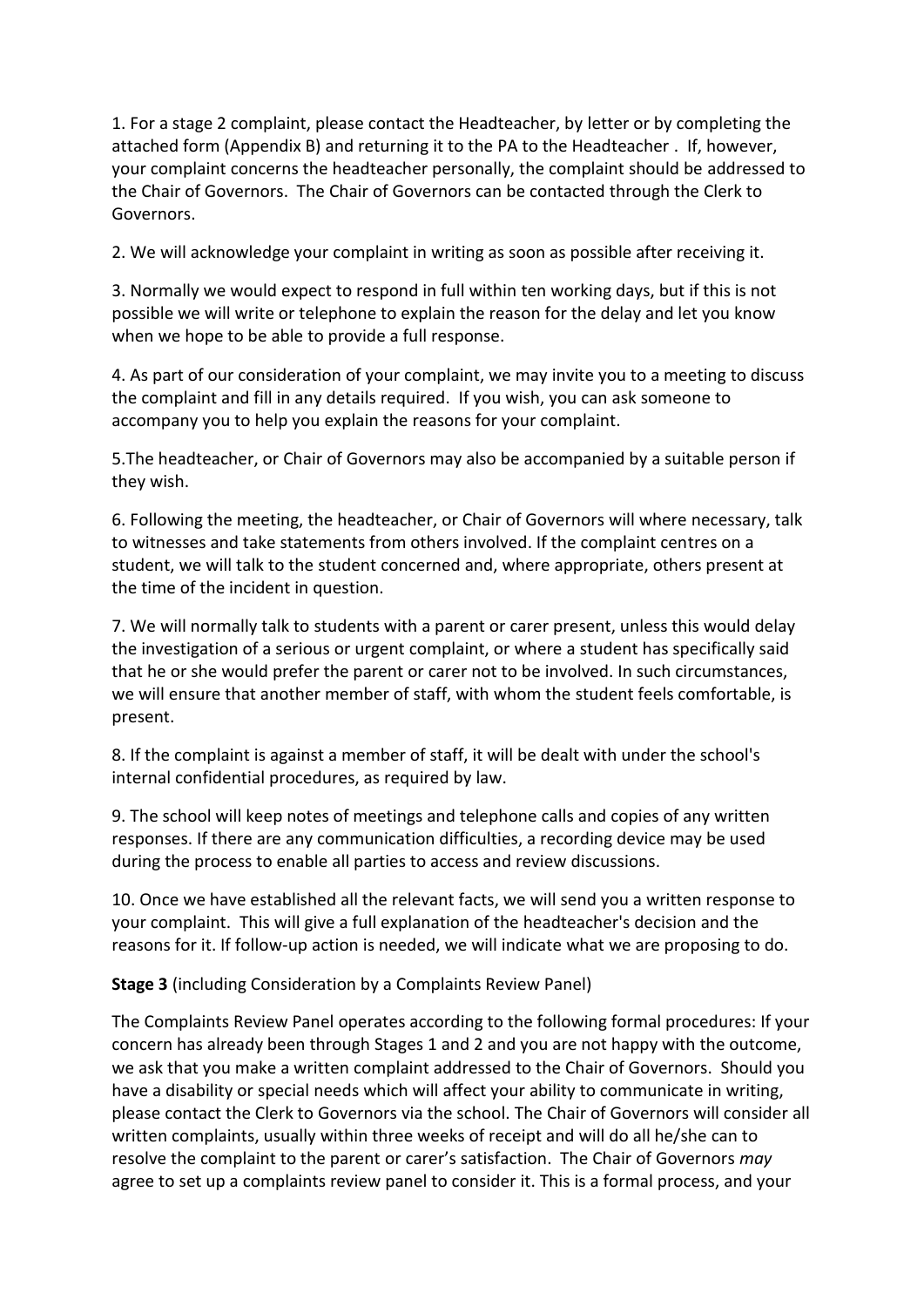ultimate recourse at school level. The Chair of Governors has discretion to agree to this form of meeting where he or she feels it would be helpful in resolving the complaint.

The purpose of this arrangement is to give your complaint a hearing in front of a panel of governors who have no prior knowledge of the details of the complaint. You have the right to request an independent panel and a decision about that will be made at the discretion of the governors.

The aim of a complaints review panel is to resolve the complaint and to achieve reconciliation between the school and the parent, carer or other. We recognise, however, that it may sometimes only be possible to establish facts and make recommendations which will reassure you that we have taken your complaint seriously.

The complaints review panel operates according to the following formal procedures:

1. The clerk to the governing body will aim to arrange for the panel meeting to take place within twenty working days of the Chair of Governors' decision to a review panel.

2. The clerk will ask you whether you wish to provide any further written documentation in support of your complaint. You can include witness statements, or ask witnesses to give evidence in person, if you wish.

3. The headteacher will be asked to prepare a written report for the Panel. Other members of staff directly involved in matters raised in your complaint will also be asked to prepare reports or statements.

4. The clerk will inform you, the headteacher, any relevant witnesses and members of the panel by letter, at least five working days in advance, of the date, time and place of the meeting, which will usually be at the School.

5. With the letter, the clerk will ask whether you wish to submit further written evidence to the panel.

6. The letter will explain what will happen at the panel meeting and the clerk will also inform you that you are entitled to be accompanied to the meeting. The choice of person to accompany you is your own, but it is usually best to involve someone in whom you have confidence but who is not directly connected with the school. They are there to give you support but also to witness the proceedings and to speak on your behalf if you wish.

7. With the agreement of the chair of the panel, the headteacher may invite members of staff directly involved in matters raised by you to attend the meeting.

8. The chair of the panel will bear in mind that the formal nature of the meeting can be intimidating for you and will do his or her best to put you at your ease.

9. As a general rule, no evidence or witnesses previously undisclosed should be introduced into the meeting by any of the participants. If either party wishes to do so, the meeting will be adjourned so that the other party has a fair opportunity to consider and respond to the new evidence.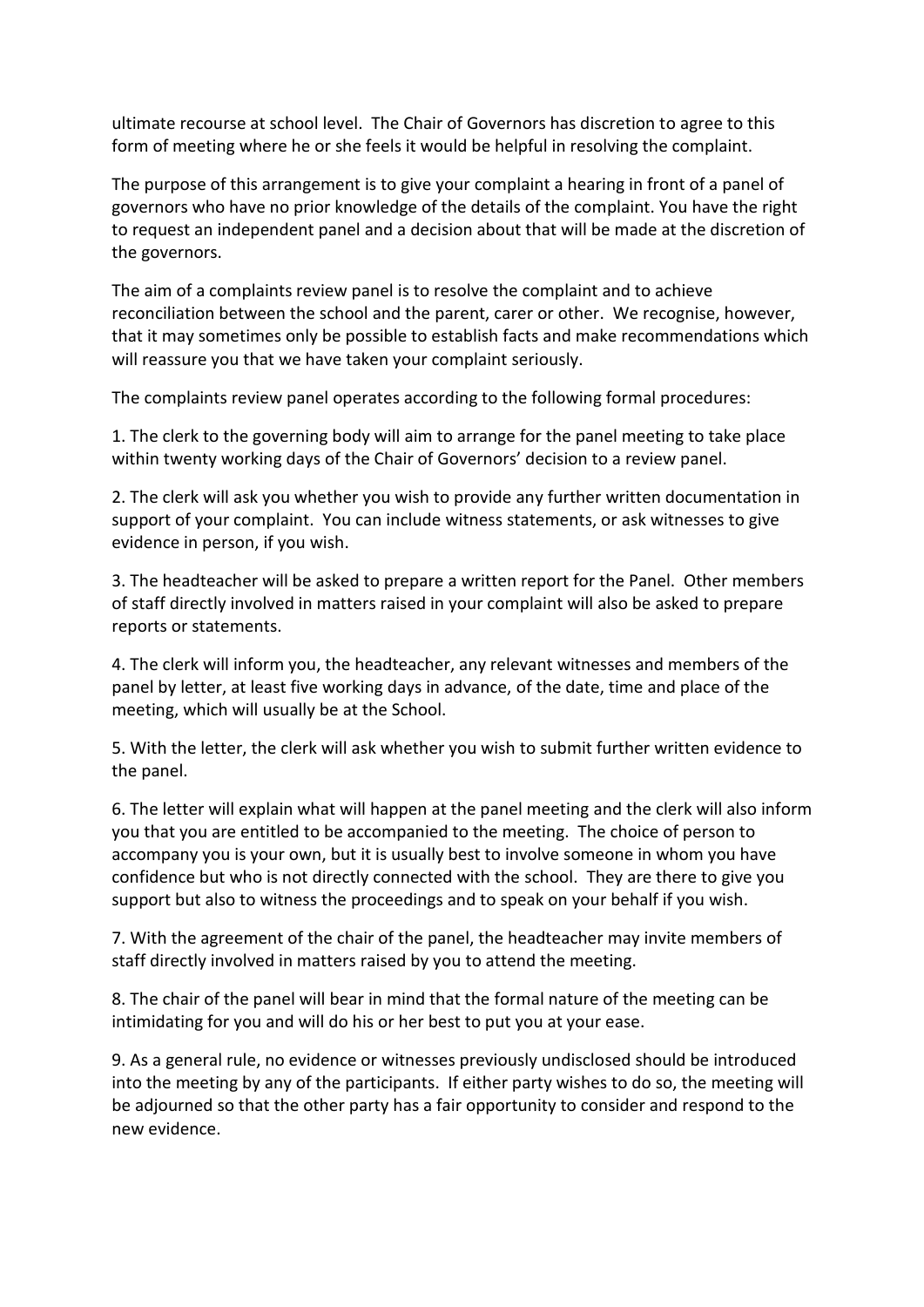10. The chair of the panel will ensure that the meeting is properly minuted. Such minutes are often of a sensitive nature and, therefore, should remain confidential.

11. The written outcome of the panel meeting will be sent to you and should give you all the information you require.

12. During the meeting, you can expect there to be opportunities for:

- you to explain your complaint;
- you to be questioned by the headteacher about the complaint;
- you to hear the school's explanation of actions from the headteacher;
- you to question the headteacher about the complaint;
- the panel members to be able to question you and the headteacher;
- any party to have the right to call witnesses (subject to the chair's approval) and all parties to have the right to question all witnesses;
- you and the headteacher to make a final statement.

13. In closing the meeting, the chair will explain that the panel will now consider its decision and that written notice of the decision will be sent to the headteacher and yourself within ten working days. All participants other than the panel and the clerk will then leave.

14. The panel will then consider the complaint and can:

- dismiss the complaint in whole or in part;
- uphold the complaint in whole or in part;
- decide on the appropriate action to be taken to resolve the complaint;
- recommend, where appropriate, to the governing body changes to the school's systems or procedures to ensure that similar problems do not happen again.

15. The clerk will send you and the headteacher a written statement outlining the decision of the panel usually within two weeks. The letter will explain what further recourse, beyond the governing body, is available to you.

16. The panel's decision is final. If you are unhappy with the outcome, you may wish to put your complaint to the Secretary of State. Complaints should be sent to the School Complaints Unit, DfE, 2nd Floor, Piccadilly Gate, Manchester M1 2WD.

17. We will keep a copy of all correspondence and notes on file in the school's records but separate from students personal records.

# **Closure of Complaints**

The person investigating your complaint may decide that we have done all we can to resolve the complaint, in which case we may use our discretion to close the complaint at this point. Please see below for further information about this process.

 Very occasionally, the school will feel that it needs, regretfully, to close a complaint where the complainant is still dissatisfied.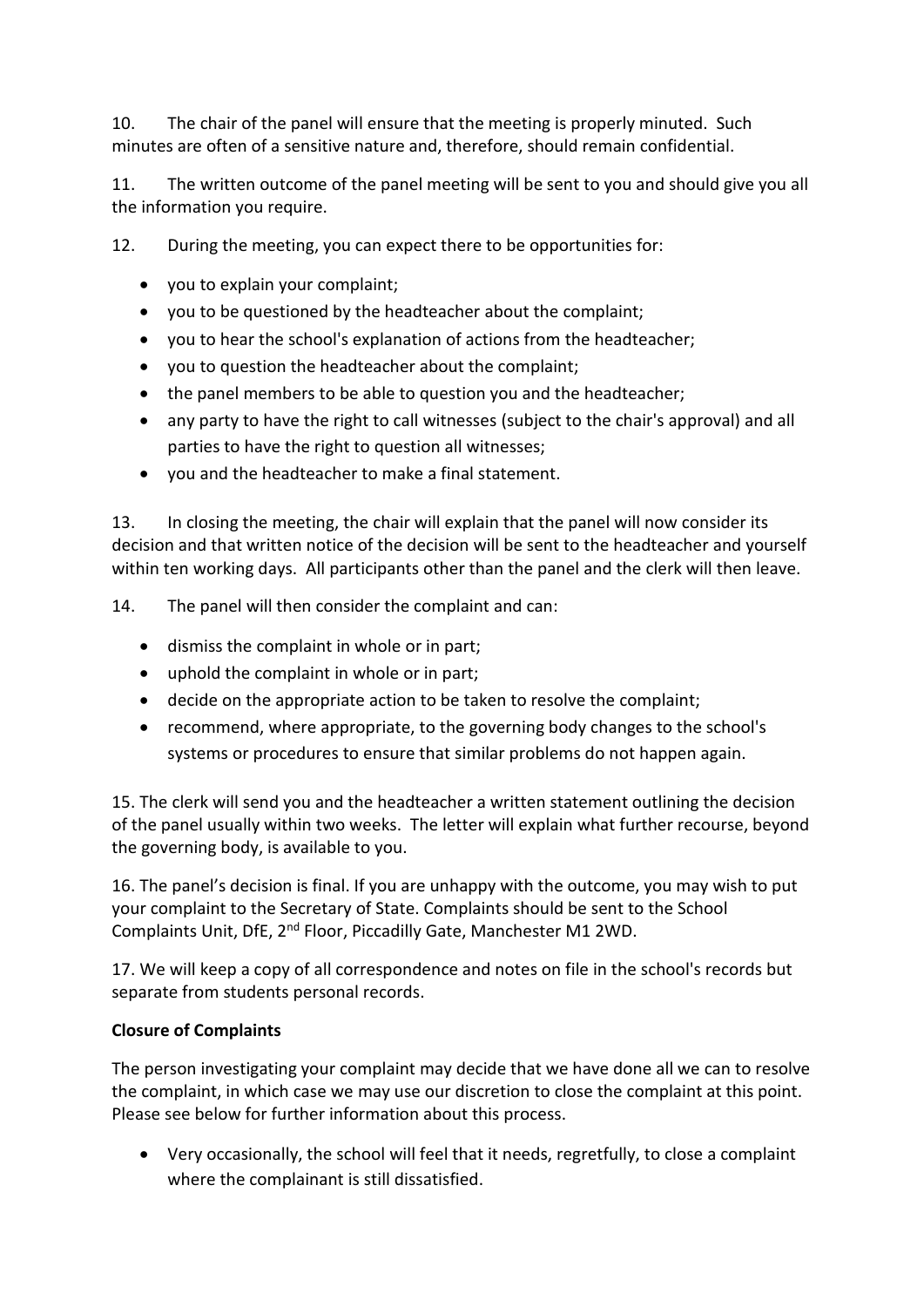- We will do all we can to help to resolve a complaint against the school, but sometimes it is simply not possible to meet all of the complainant's wishes. Sometimes it is simply a case of "agreeing to disagree".
- If a complainant persists in making representations to the school to the headteacher, chair of governors or anyone else - this can be extremely timeconsuming and can detract from our responsibility to look after the interests of all the pupils in our care. For this reason, we are entitled to close correspondence (including personal approaches, as well as letters and telephone calls) on a complaint where we feel that we have taken all reasonable action to resolve the complaint.
- This does not, of course, prevent you from referring your complaint to the Secretary of State for Education.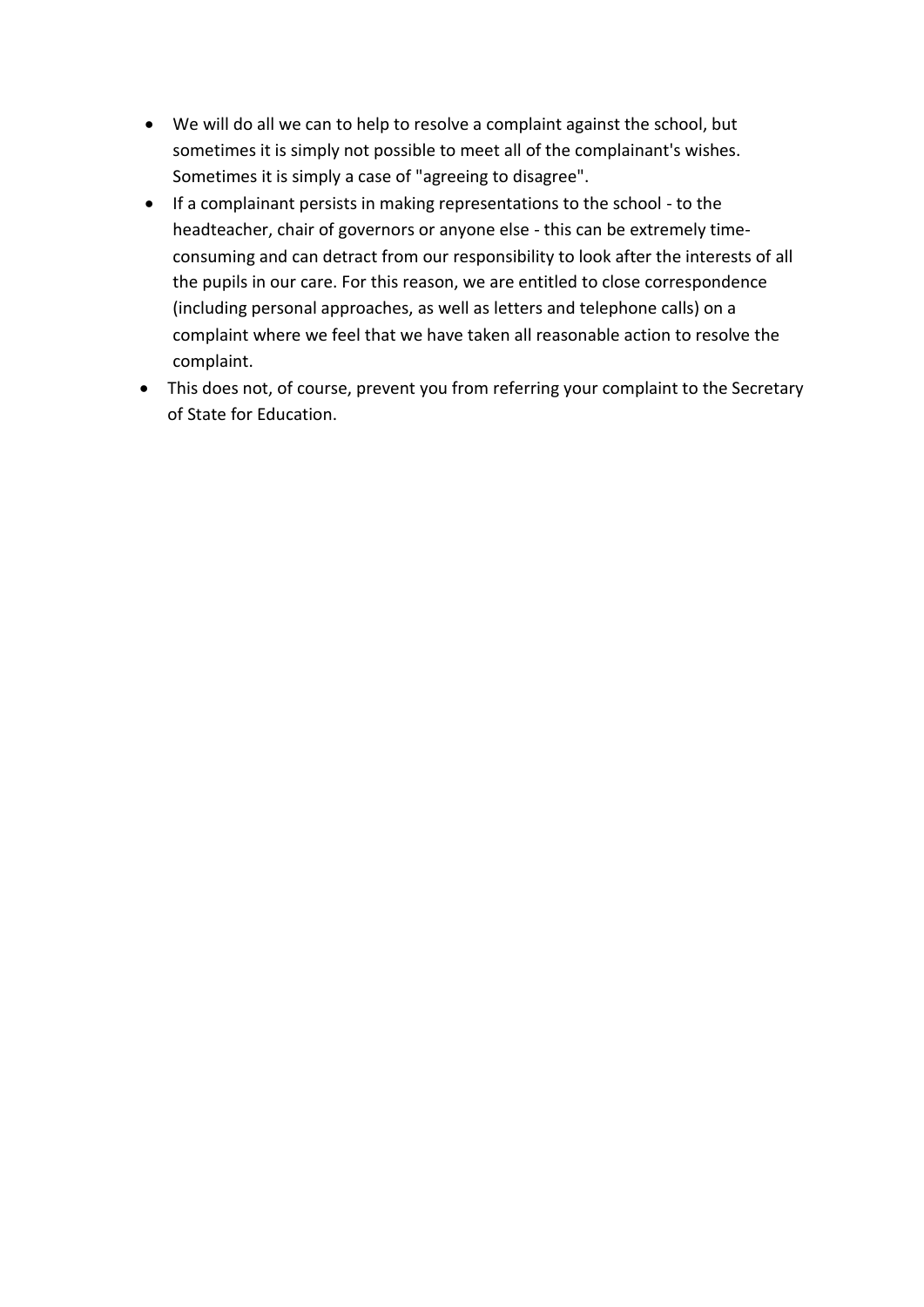#### **APPENDIX B**

#### **COMPLAINTS FORM**

Please complete and return to PA to the Headteacher, for the attention of the **Headteacher.**

Name:

Student's Name (if relevant):

Your relationship to the student (If relevant):

Address:

Postcode:

Daytime telephone number:

Evening telephone number:

Please give details of your complaint: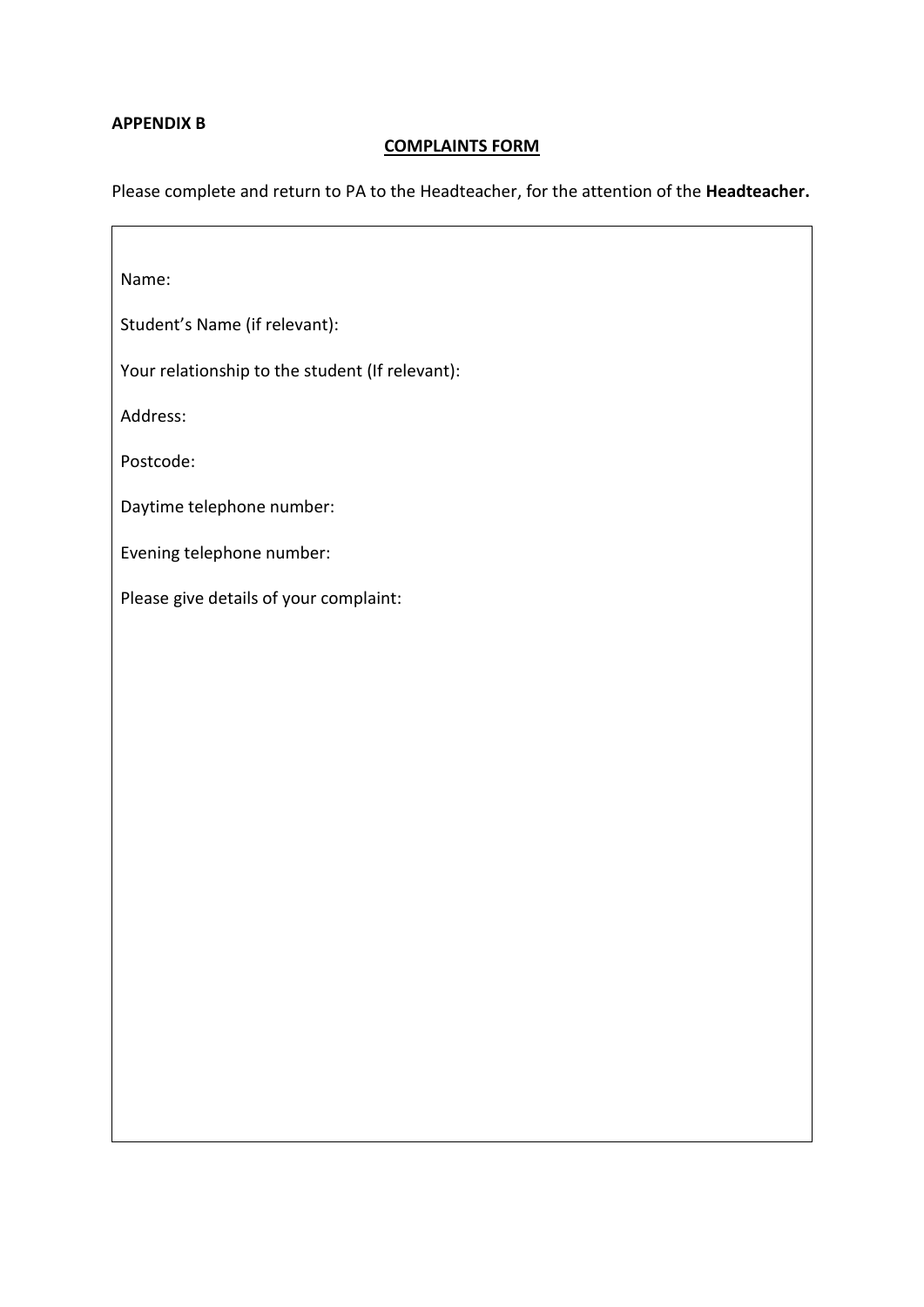What action, if any, have you already taken to try to resolve your complaint? Who have you spoken to and what was the response?

What action do you feel might resolve the problem at this stage?

Continued/….